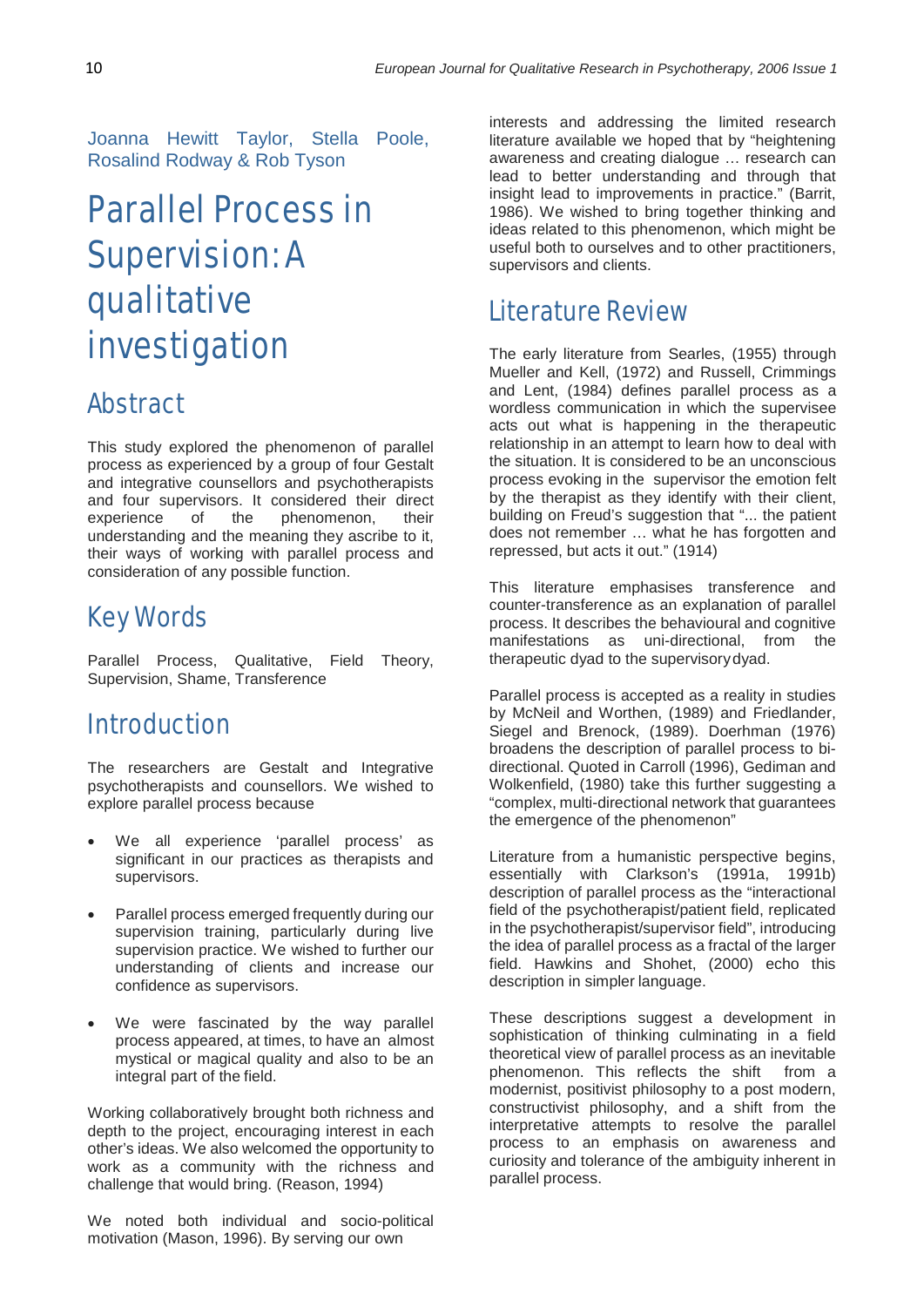Parallel process is now to be allowed to speak for itself without prematurely seeking a conclusion.

Transference and counter-transference are frequently used as an explanation of parallel process, elaborated by Clarkson (1991a, 1991b) by reference to proactive and reactive transference and counter-transference. Where the early<br>literature describes parallel process as describes parallel process as pathological, Clarkson is unique in the literature of the 1980's and 1990's in addressing its complexity. She emphasises the mutuality of responsibility for parallel process between therapist and client, asserting "to seek *first causes* in such a complex, dynamically interactive situation seems futile." (Clarkson, 1991b, original italics.) She also implies parallel process may be identified through the here and now experience of an emotional interaction.

This becomes a broader theme in the writing of Carroll, (1996), Gilbert and Evans, (2000) and Hawkins and Shohet, (2000) all of whom refer to strong feelings experienced by the supervisor as a possible identifier of parallel process. They also broaden the therapeutic system in which parallel process can arise to include client, therapist, supervisor and consultant or supervisor of supervision. Parallel process is now described as a source of information for the participants, identified by noticing unusual behaviour or engagement in the dynamics of the contributing relationships.

Doerhman (1976), and Loganbill, Hardy and Delworth, (1982), advocate responding to parallel process when it is observed. Loganbill et al (1982) and Stoltenberg and Delworth (1987) caution that inexperienced counsellors lack the self-awareness and insight to discuss parallel process without increased anxiety, a view reinforced by Doehrman (1976).

Carroll (1996) points out that parallel process does not disappear by being brought to awareness, both therapists and supervisors may remain enmeshed in parallel process beyond this point. Carroll also suggests that interpretations, particularly if the supervisee is experiencing strong emotions, may lead to the supervisee feeling misunderstood or judged, a view supported by Williams (1987).

McNeill and Worthen (1989) and Sumerel (1994) suggest simple interventions focused on selfawareness with entry level counsellors. Sumerel, (1994) highlights the risk of moving from supervision to therapy when working with parallel process and Feltham and Dryden, (1994) also suggest the supervisor guard against parallel process being used to suggest 'clinical wizardry.'

Carroll (1996) suggests role play as a method which also de-emphasises the explanatory role of the supervisor. Gilbert and Evans, (2000) also add modelling, self disclosure and paradoxical interventions to the list, showing that these interventions are useful at all stages of professional development.

### Research Methodology

We opted for a phenomenological inquiry (Husserl, 1931), drawing on existentialism, (Heidigger, 1977) and building an appreciation of the lived experience through description and the way individuals construct their own meanings. (Barber, 2002) The researcher collects data, reasoning inductively, focusing on meanings and describing a process which is expressive and persuasive in language.<br>(Creswell. 1998) The goal is to explore The goal is to explore phenomena in depth, (McLeod, 1994) and integrate subject and object (Moustakas, 1994) As far as possible this is a joint inquiry involving the experiences of the researchers and coresearchers.

Underpinned by phenomenology, existentialism and field theory (Lewin, 1952), we believe that people make meaning of their experience according to their needs and the prevailing conditions in which they find themselves, (Mackewn, 1997) and view people holistically, in the context of their person/ environment field. This philosophy falls within the post positivist paradigm, arguing that people act consciously and what they do has meaning for them. (Lazar in Seale ed. 1998) Contemporary Gestalt for example emphasises contact as a foundation for dialogical presence and that the phenomenological relation of person and context gives an integration of the subjective and the objective. (Yontef, 1993)

Quantitative research cannot be truly objective and trying to remove all subjectivity renders the results meaningless. Empirical hypothesis testing is deductive, restricts the emergence of unforeseen data and is incompatible with a holistic or field approach. Qualitative research analyses data inductively eschewing the linear deduction, value free objective observations and quantifiable facts of a positivist world-view. (Morrow and Brown, 1994) This provides significantly greater depth and brings our own views into thefield.

Weber stresses "all research is contaminated to some extent by the values of the researcher." (Silverman in Seale ed. 1998) Therefore we attempted to be aware of, question and acknowledge our own position, echoing the dialogic attitude of Martin Buber. (Buber 1947/2002) We looked at our own attitudes to transference phenomena and how these may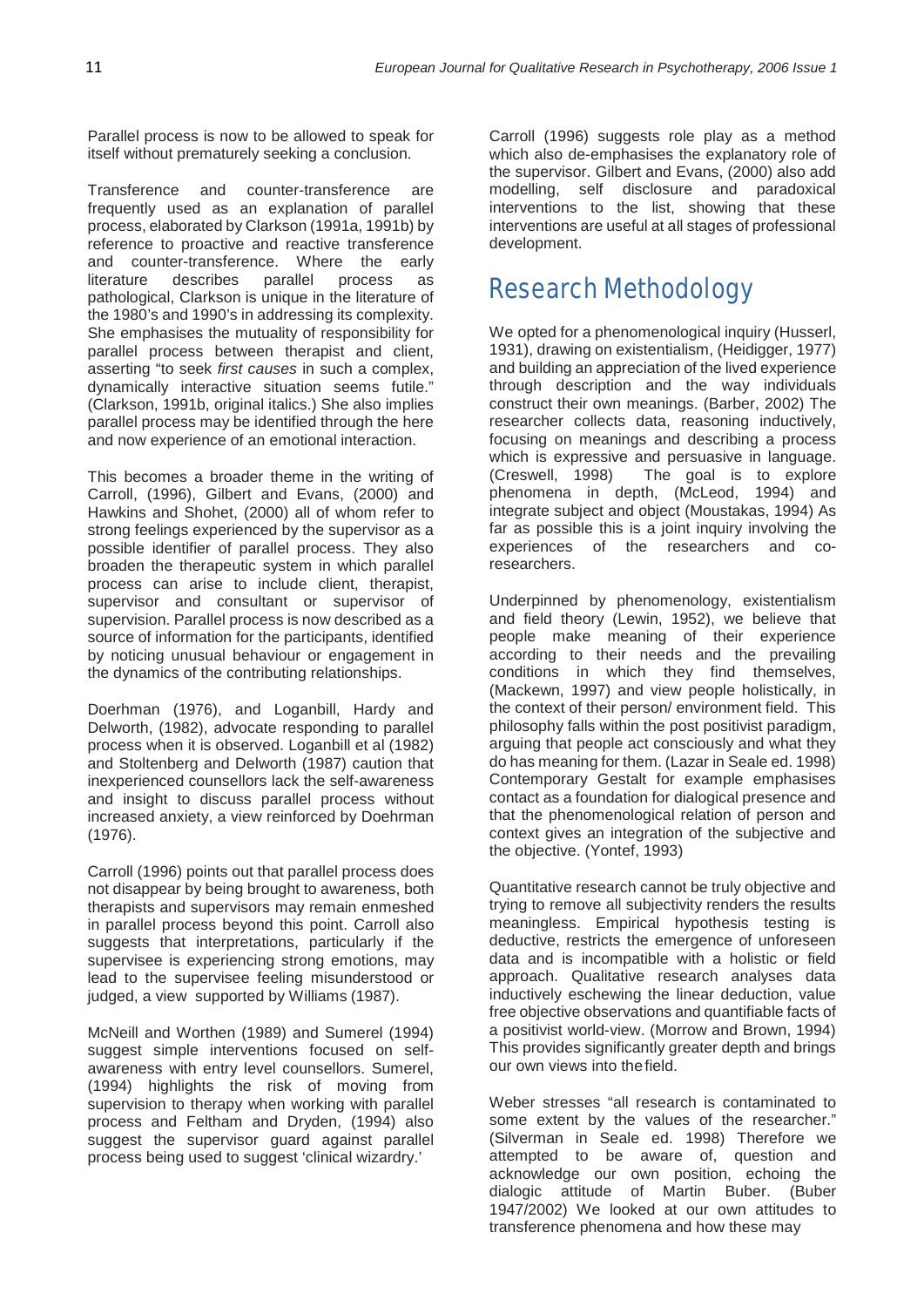affect our experience as supervisors and as supervisees. Adopting a dialogic I-thou attitude meant engaging with the perceptions of our coresearchers and revealing our own vulnerability and our own 'not knowing.' Using the views and experiences from the focus group heightened our awareness of this.

# Data Gathering

Using the model of cooperative inquiry described by Reason (1994) proved to be less straightforward than the model suggests. We experienced the phases as recursive rather than discrete.

The focus group facilitated useful information emerging. (Cresswell: 1998) Having enough common ground to work co-operatively, we did not engage an external facilitator. One person took responsibility for recording, transcribing and distributing discussion. We replayed the transcript and agreed the dominant themes.

Semi-structured interviews were formulated from these emergent themes, maintaining a balance between flexibility and focus and increasing comparability of the data (Flick, 1998). Each researcher interviewed a practicing supervisor (coresearcher), known to them, who had an interest in parallel process. This led to deeper discussion allowing new ideas and data, primarily practical knowledge, to emerge (Reason 1994). Open ended questions supported "an authentic understanding of people's experiences" (Silverman 1993) and related to:

- **Definitions**
- Possible indicators of parallel process
- Perceived impact on supervisor and supervisee
- Any function attributed to parallel process
- Any other thoughts

# Ethical Considerations

Research should reflect four principles from moral philosophy, beneficence, non-munificence, justice and respect for autonomy. (Bond 1993) We believed experienced supervisors who agreed to take part would have access to support through their own therapy or supervision if needed. We also provided an explanatory letter and consent form and took all reasonable steps to protect the anonymity of the co-researchers.

# Methods and Process of Data Analysis

We agreed a modification of the Vaan Kaam method and the Colazzi Keane method as our preferred way of analysing the data (see Moustakas 1994).

Initial themes emerged from a collaborative, inductive analysis of focus group data. These reflected our joint understanding and were used to formulate questions for the interviews as well as being part of our cumulative data.

Interviewers produced corrected transcripts. We jointly listened to the tapes, getting an overall sense of everyone's related experiences. Inductive analysis by a process of 'horizontalisation' (Moustakas, 1994), clarified "the invariant constituents of the experience." We listed emergent themes individually and then considered them together, including the data from the focus group. The findings combine a literal and interpretative analysis (Mason 1996), which we then discussed, including our responses to individual interviews, a more reflexive approach, linking this to the literature review. Common themes were developed into a composite description of the meanings and essences of the experience for the whole group. (ibid)

Our co-researchers are referred to as 'A', 'B', 'C' and 'D' and the four researchers are referred to as 'R1', 'R2', 'R3' and 'R4'.

# FINDINGS

#### Textural And Structural Description Of **Themes**

Emergent themes fell into four areas:

- Definitions of parallel process and their relationship to different models, in particular field theory.
- Indicators of parallel process and its impact on supervisees and others.
- Supervisor responses to parallel process.
- The possible function or purpose of parallel process.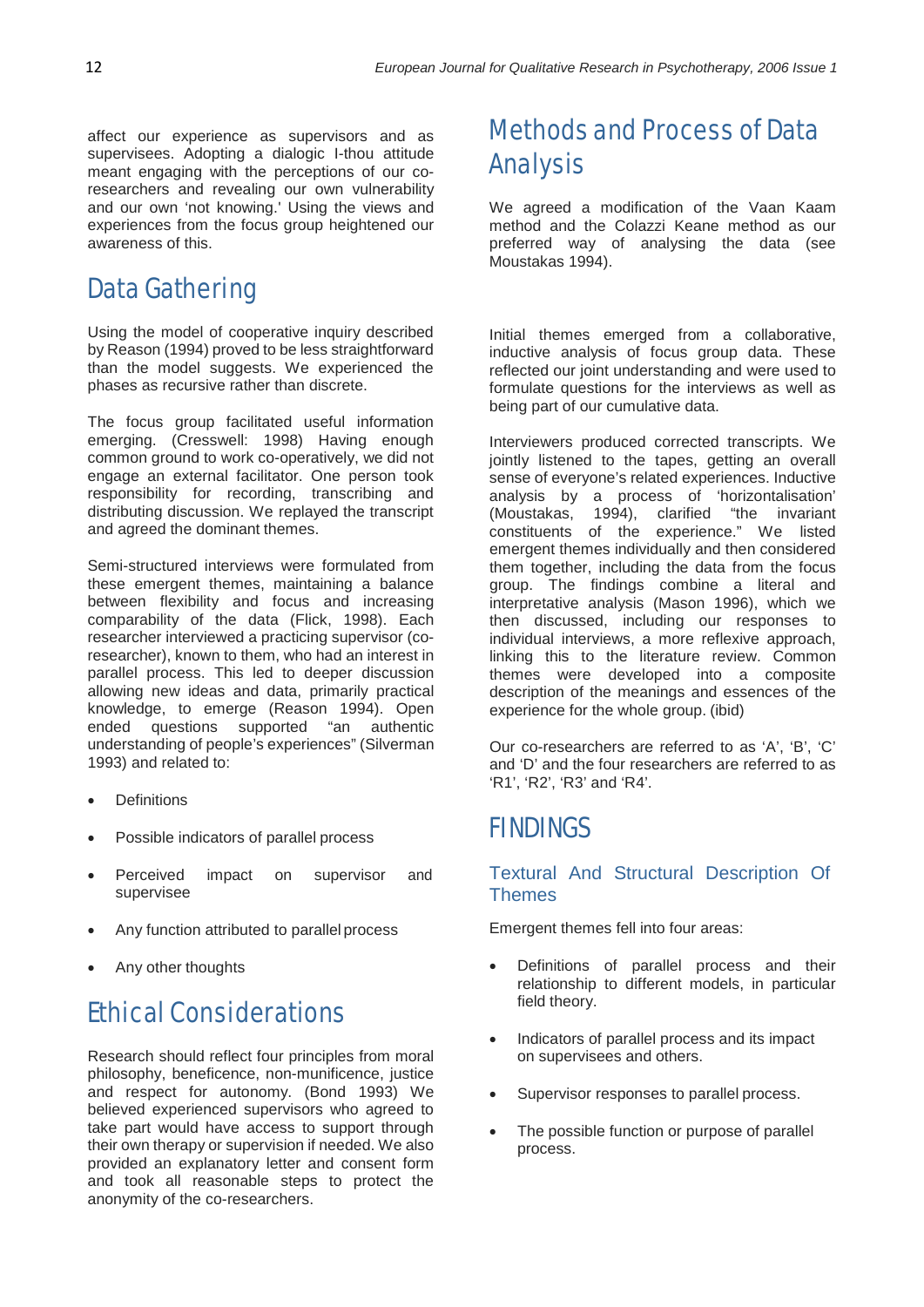#### Definitions of Parallel Process

#### **Definitions**

All the co-researchers defined parallel process as a process in one relationship being identified as reenacted in a second relationship. The common person, in this study, was the therapist/ supervisee. For example 'A' specified a "process (which) has emerged between a supervisee and a client that is then replicated between that supervisee and myself".

'B', 'C' and 'D' indicated a wider context across time and space for their understanding of parallel process. 'D' used examples relating to his sense that supervisees brought their clients with them.

The focus group had also implied a definition concordant with those above.

'B', 'C' and 'D' embedded parallel process in transference and counter-transference. for counter-transference. example 'C' described it as "like a transferential hall of mirrors. 'B' stated that 'parallel process' and counter-transference both shed light on transference phenomena and that parallel process may be a better way of looking at them. 'A' suggested that in a field theoretical model<br>transference and parallel process were transference and parallel process were encompassed in a framework of co-emergent phenomena.

#### **Links to Field Theory**

All co-researchers linked parallel process to field theory. 'A' says "the whole concept is explained by field theory." 'B' says:

> That's field theoretical isn't it, that something that happens….in one system at some point in time can be replayed …. in another at another time in another place with another person.

'C' asserts "It's all about field theory for me …one thing is inextricably linked to another" 'D' refers to a supervisee saying, "it's almost as if her field is impacting on me. The focus group used field theory to explain the apparent impact of an intervention in one setting, the supervisory dyad, on the relationship in the therapeutic dyad. There were also examples that suggest this can happen even prior to direct contact between therapist and client following supervision:

> Interestingly the next time she arrived (for therapy), and I had all these kind of ideas and strategies put in place…none of those were necessary ... there was a transformation. ('R 4')

#### **Co-creation / Co-emergence**

All co-researchers described parallel process as a co-created or co-emergent process. 'A' states:

> One of my key organising principles of coemergence at the contact boundary … means that it's not carried by me; I don't start it off on my end anymore than the client could start it off on that end. ('A')

'B' states "…it is difficult to know who triggers these things but even if it is triggered by the client there would be something in the therapist that would be open to receiving it really and something in the supervisor that would be open to receiving it."

All the co-researchers held a non pathologising view of the parallel process and see it as normal, inevitable, a part of all relationships which is to be attended to with curiosity rather than as a problem. Parallel process is not seen as a shortcoming in the therapist or as a re-enactment of pathology by the client. Indeed it may be as much an expression of the 'here and now' of the supervisory relationship as it is an expression of the 'there and then' of the therapeutic relationship. ('A')

#### **Underpinning Theory and Philosophies**

Three co-researchers refer explicitly to their philosophical understanding of parallel process. 'B' links a non-pathologising stance and curiosity to the principles informing integrative, relational, developmental and Gestalt psychotherapies, adding that in current relational psychoanalysis there is also more emphasis on co-creation. 'C' refers to "phenomenological story telling", and 'A' states that phenomenology is a core part of her discipline relating to her stance of "cultivated uncertainty."

'A' also suggests that parallel process, in the traditional pathologising sense, links to an individualistic model and that the implications of a field theoretical stance are hugely different. "... pathology is not carried by one person it emerges at the contact boundary" ('A') She suggests that any relational model places all events in the here and now as the " jam in the sandwich between the there and then and what's going to come next." All co-researchers refer explicitly or implicitly to a more fluid or circular concept of time in the therapeutic encounter. 'A' and 'B' refer directly to working from a post-modern model which goes beyond "Newtonian linear cause and effect", '(B') or "Cartesian Dualism and Newtonian Physics" ('A').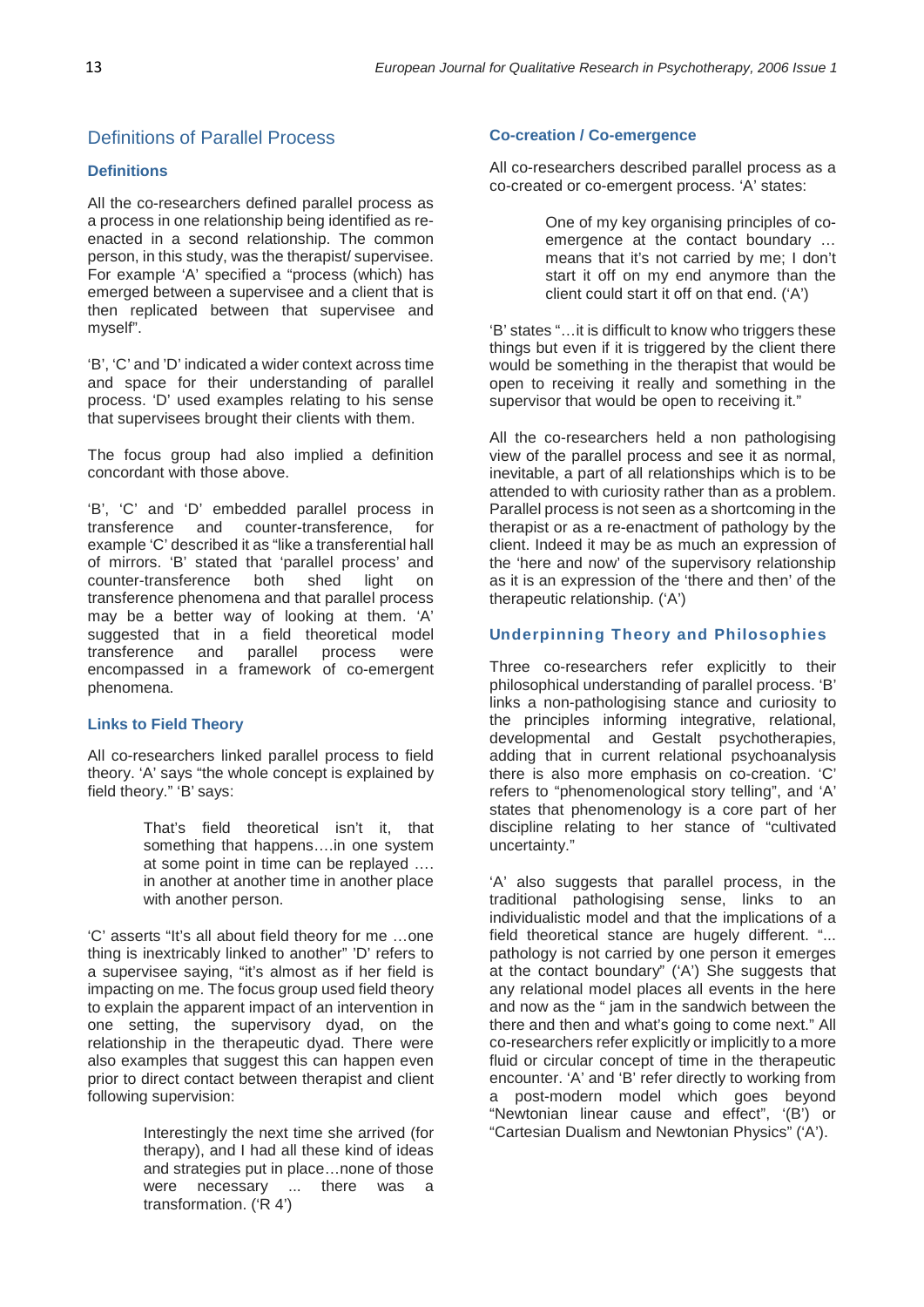#### Indicators of Parallel Process and the Impact on Supervisees and **Supervisors**

#### **Initial Indicators**

All researchers and co-researchers identified strong feelings in supervision as pro-dromal indicators of parallel process, mentioning confusion, irritation, sadness, hopelessness,<br>dissonance, 'stuckness', paranoia, anxiety, 'stuckness', isolation, and feeling overwhelmed. Absence of feeling was also seen as an indicator. Physiological sensation or embodiment was also highlighted, for example increased heart rate. 'A' suggests an indicator of parallel process:

> ...could be a sense of unease or tension in the body … more extreme indictors are feeling extraordinarily tired or feeling unusually and suddenly attracted to somebody.

Lack of empathic attunement in either supervisor or supervisee was identified as an indicator of parallel process. In the focus group 'R3' reported dreaming as an indicator of parallel process in the sense of the client "taking up too much space". There were also descriptions of feeling incompetent as a therapist.

'A' suggested subtle changes in behaviour, speech or demeanour, for example in speech patterns, disengagement of gaze or a sudden unusual feeling might indicate parallel process. 'C' described a supervisee being unusually reluctant to present a client and a supervisee who was unusually punitive. Similar examples arose in the focus group. 'A' identified these as co-emergent phenomena rather than as belonging to the client or to the supervisee. 'B' suggested that "looking for indicators is possibly a false trail" perhaps leading to a sense that parallel process could be avoided rather than held with curiosity as an inevitable phenomena in the field.

#### **Impact on Supervisees/Therapists including Shame Responses**

Strong feelings were also presented as the impact of parallel process. The focus group identified shame as having a particularly strong impact on supervisee's awareness of parallel process, contributing to the difficulty of remembering specific incidents clearly. This was less problematic when remembering incidents as a supervisor. All coresearchers linked shame to parallel process for supervisees, experienced to different degrees and with differing levels of robustness dependant on their maturity. A therapist's ability to manage shame is probably linked to their level of experience ('B'). 'C' links it to confusion. 'A' described shame as a coemergent phenomenon, as likely to be triggered in the supervisory relationship as in any other aspect of the field.

#### Supervisors Responses to Parallel Process

#### **Levels of Experience**

All co-researchers indicated they worked with parallel process differently according to the experience and needs of the supervisee. 'A' suggests with more experienced supervisees she is more likely to look at parallel process. 'B' suggests that beginning supervisees experiencing parallel process are more likely to "feel they have done something wrong." Both 'A' and 'B' specifically refer to this as a misconception on the part of the therapist, and re-iterate that 'parallel process' is inevitable as a field phenomenon. 'A' suggests that this sense of responsibility leads to anxiety which may create the potential for blaming the client, by both therapist and supervisor.

All the co-researchers emphasise the importance of not making assumptions about the origin of the parallel process. 'C' refers to the complexity of unpicking what is happening, insisting unpicking what is responsibility is mutual. 'B' suggests more experienced supervisees are more able to stay with the discomfort and ambivalence of "not knowing" and to work through it. C suggests the supervisor's role can be to create sufficient safety for confusion to exist thereby enabling the supervisee to create enough safety for the client also to sit with confusion and ambiguity.

#### **Interventions**

Techniques for working with parallel process included staying with the confusion and exploring the 'here and now.' ('A', 'C') This was linked to the experience and needs of the supervisee as well as and in order to meet the needs of the client. 'D' and 'A' refer to using role play and 'B' to encouraging supervisees struggling to express anger to direct it at him before unpicking the parallel process. The parallel process thus becomes an opportunity for the supervisee/ client to have a different experience. ('B') The researchers remembered instances where this had happened ('R2', 'R3',) and was helpful and supportive. 'B' refers to supervisor/ therapist self care and how supervision helps people work through issues arising out of parallel process. Both 'A' and 'B' refer to supporting supervisees to "grow their own internal supervisor," The researchers highlighted the importance of supervisors naming parallel process "because it brings it out of the shadow." ('R1')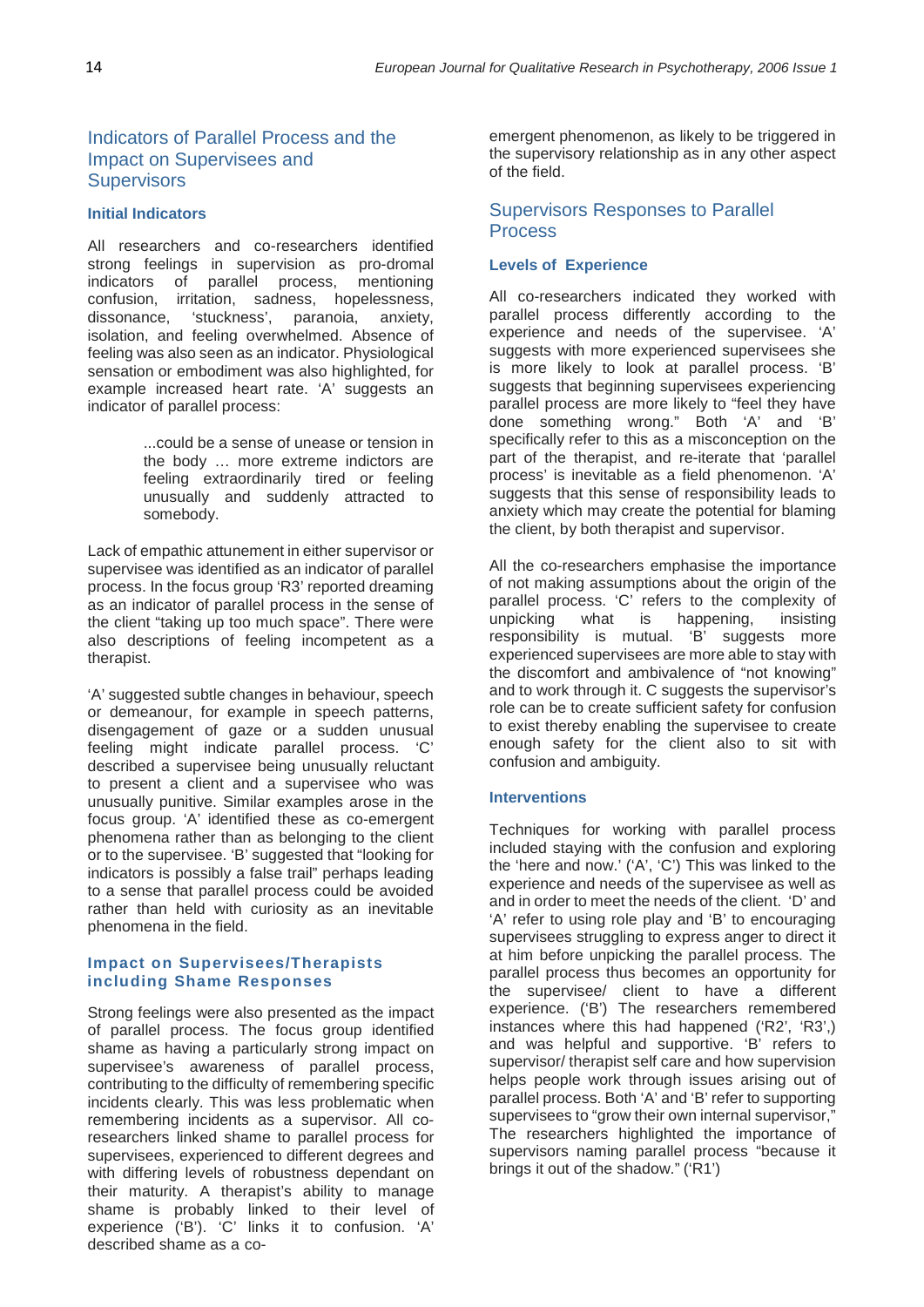#### **Shame**

'A' suggests shame is an indicator of lack of support in the field, adding that with more experienced supervisees she is more likely to stay with the here and now of the "existential dialogue". She also suggests that more experienced therapists can be of narcissistically vulnerable, believing that they should not feel shame, and that some issues seen as parallel process are those which the therapist brackets and which then emerge "value added" with shame in supervision.

#### The Function or Purpose of Parallel Process

All those involved in the project felt that parallel process or the interconnections in the emerging field had a function.

Broadly parallel process was seen as a way of passing information, "an unconscious message" ('C'), "a gift" helping supervisor and supervisee to understand what might be happening for the client ('D'). It was described as shedding light and carrying "information from one dyad to another … of raising the awareness to take back to the original setting" ('A')

Shedding light was seen as "making meaning of a mystery" ('C'),and 'B' suggested that sometimes the only way the client has of bringing light to their lives is by re-enacting something with the therapist. The purpose was therefore to express something which, being out of awareness, could only be told in an unconscious way and be revealed by being replayed or re-enacted, as a kind of "phenomenological story telling" ('C'). 'B' also suggested that sometimes the therapist might intuitively begin an unconscious process in order that a need of the client is re-enacted.

There was consensus that naming what had been unnameable, making sense of something which had before been out of awareness changed field conditions for all concerned. Some co- researchers focused specifically on the change for the client, that might seem almost magical and could be explained in terms of field theory. 'B' suggested parallel process offers an opportunity to work with a developmental need and for the therapist to respond in a reparative rather than repetitive way.

'A' emphasised the possibility that the process being enacted might be in the supervisory relationship. She suggested that the disturbance, attributed to parallel process, might be the consequence of the therapist bracketing something during the therapy session, which then emerged in supervision, linking to the actions/ process of the supervisor as well as those of the supervisee.

'B' identified parallel process as also "a healing crisis where you can move forward or stay where you are or even move backward." He linked this to the purpose of therapy as being to help the client move further into life and that powerful, transferential moments, often illuminated in the parallel process were the key moments for movement. He cited numerous case studies that he had marked which illustrate this. Parallel process was also seen as potentially indicating issues the therapist or supervisor might usefully take to their own therapy, not because they had got something wrong, rather to illuminate another opportunity for growth. ('B' & 'A')

# The Essence of the Experience

#### **The following is the essence of the experience as it emerged from this inquiry.**

*The essence of the experience of parallel process for us is that of a phenomenon which is normal and inevitable, always present, but not always figural. It is an unconscious process which is being reenacted, a gift, offering the potential to make meaning or shed light on a mystery, bringing information from the 'there and then' into the 'here and now'. It is a co-creation or co- emergent process bringing movement between figure and ground, naming the un-named, and offering the opportunity for healing.*

*It is often accompanied by a sense of dissonance, of strong feelings or even an absence of feelings, by subtle changes in phenomenology, sometimes embodied, or experienced physically by the therapist or supervisor.*

*It is a process to be held with curiosity, not one which is pathological. It is an inevitable dynamic of the field. Looking for he starting point is to create a false trail, losing the sense of co-creation.*

*The recall of parallel process can be blurred by shame and requires sensitivity on the part of the supervisor. The supervisor must modify his/her responses to the level of development and maturity of the supervisee/therapist and to their 'robustness' to shame. It also requires supervisors to be open to their part in the process and to model an attitude of curiosity and interest and not shame. Parallel process may be an expression of the 'here and now' as well as the 'there and then'*

*The pushing of parallel process into awareness offers the opportunity for enhancing understanding, for attending to developmental deficits on the part off the client and of the therapist/supervisee or indeed of the supervisor, a reparative transference. As such it can be part of key moments in therapy when transference*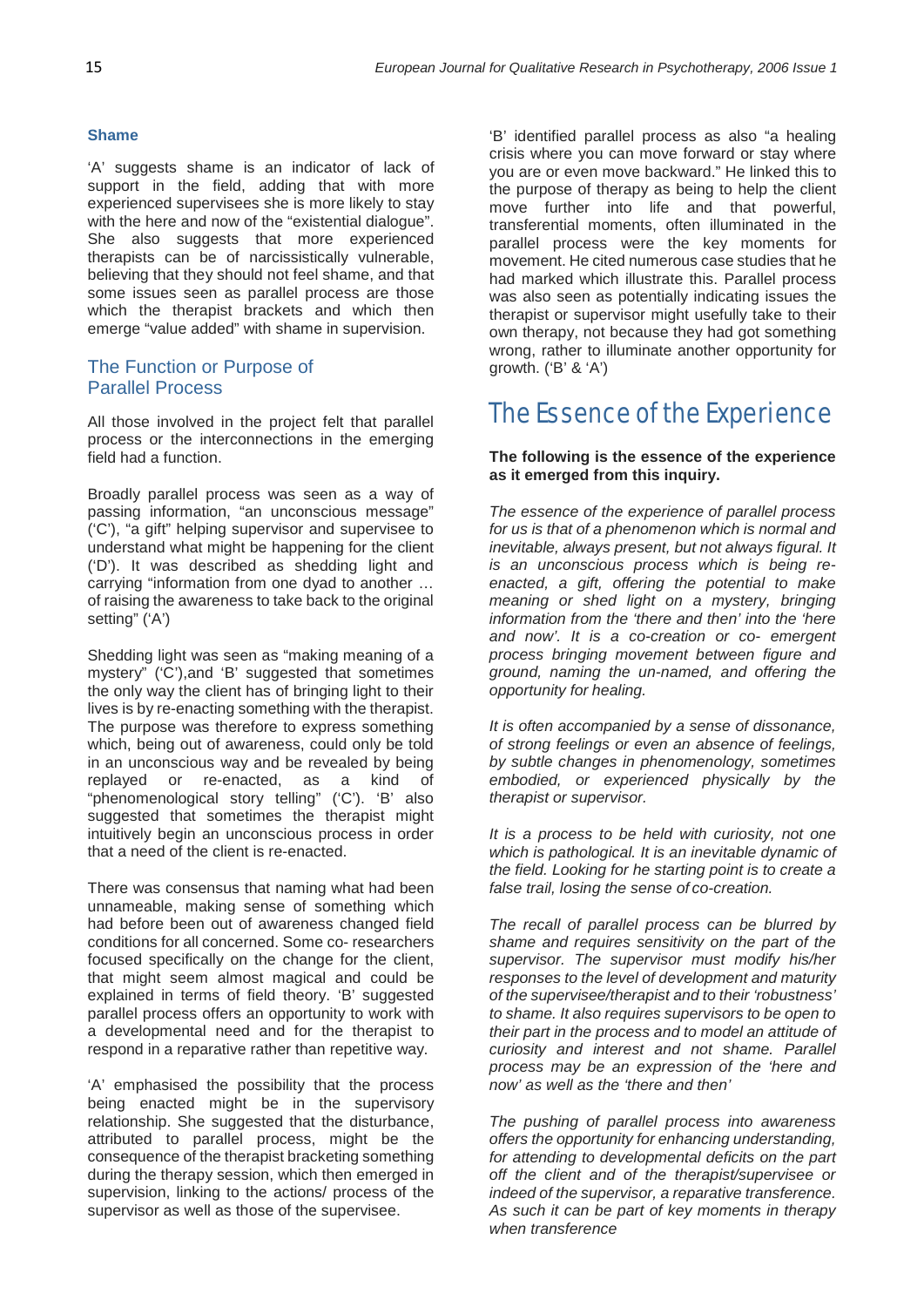*phenomena are broken through and contact deepened.*

# **DISCUSSION**

Contemporary Gestalt has a developmental and relational focus (Mckewen, 1997, Yontef, 1993) and many practitioners are influenced by objects relation theory and inter-subjectivity theory (Jacobs, 1992), conceptualizing self as an intersubjective or co-created phenomenon as written about by Stern (2004) and Stolorow et al (1987, 1994). Integrative psychotherapy is founded primarily on Gestalt therapy and Transactional Analysis. (Erskine,1988). Researchers and coresearchers share common values and a worldview underpinned by humanism, holism, phenomenology, existentialism and field theory. This was reflected in their responses and by the common themes which emerged. All the coresearchers shared a sophistication of thinking about parallel process reflecting some of the concerns more recently addressed by psychotherapy theorists, including field theory and inter-subjectivity theory.

All shared views about the inevitability of parallel process, the indicators and the impact it has and had similar thoughts regarding the importance of supervisors responding appropriately to the level and ability of the therapist. All recognised the potential for shame and referred directly or indirectly to the importance of not pathologising either the therapist or the client. However there were differences, particularly in relation to language used, in the extent to which their approach was informed by field theory and regarding the function of parallel process.

#### Parallel Process as a Field Phenomenon

The literature tracing an evolving formulation of parallel process from uni-dimensional (Searles,1955; Mueller and Kell,1972) through a bi –dimensional (Doehrman, 1976) to multi – dimensional one. (Clarkson 1995a & b) Clarkson (ibid) sees parallel process as a field phenomenon and describes four specific dimensions for the purposes of discussion. As the research project progressed we increasingly embraced the view that parallel process is an inevitable co-emergent process which is always present but which at times becomes figural and presses for attention because of the specific field conditions current at that moment. As such parallel process is not dependent on a strictly chronological or linear sequence (chronos), rather it emerges from a configuration of mutually interacting experiences, necessarily but not exclusively, involving the client, therapist/ supervisee and supervisor. The emergent experience is placed in time as a

moment which may have elements from a number of previous experiences (kairos) and which appears as fitting the emergent experience being co-created by the supervisor and supervisee.

In general our study confirmed and added to the thinking of more recent humanistic and integrative writers on parallel process in supervision, (Gilbert and Evans, 2000, Carroll, 1996, Hawkins and Shohet, 1989/2000.) These writers, like our coresearchers, see parallel process as an inevitable phenomenon and accept that they too are part of the field configuration in which it occurred. The study confirms Carroll's (1996) suggestion that parallel process cannot be assumed to disappear once recognised. We would rather suggest that it merges back into the ground once it has been attended to. From a radical field perspective we must assume that some form of isomorphism exists at all times between the experiences of the client/therapist dyad and the supervisee/ supervisor dyad.

#### Pathology

When viewed as a co-emergent or co-created phenomenon, parallel process can no longer be considered to arise in a particular person or context as was originally believed (Searles1955; Doehrman, 1976), rather it has to be viewed intersubjectively. This means we can no longer assume an 'observer' in the person of the supervisor, who is omnipotent in being able to understand and explain what is happening from an independent perspective. Parallel process becomes a figure in which both the supervisor and the supervisee have a responsibility. It is no longer something which can be attributed to the client's pathology or the therapist/ supervisee's incompetence.

This implies that parallel process is a ubiquitous phenomenon and cannot be ascribed to a difficulty or problem in the client, therapist or supervisor or in the client/ therapist or supervisee/ supervisor relationship. It is not a pathological process which needs to be cured or corrected, as was the view in the early psychoanalytic literature, a view challenged explicitly or implicitly by all the coresearchers and implicitly challenged by recent humanistic and integrative writers. (Carroll, 1996, Gilbert and Evans 2000)

#### Function of Parallel Process

Researchers and co-researchers all agreed that parallel process is a way of carrying information from one field configuration into another. The information was seen as out of awareness and therefore difficult to pass on in any other way.

This concept merits further exploration. Limited attention is given in the literature to the function of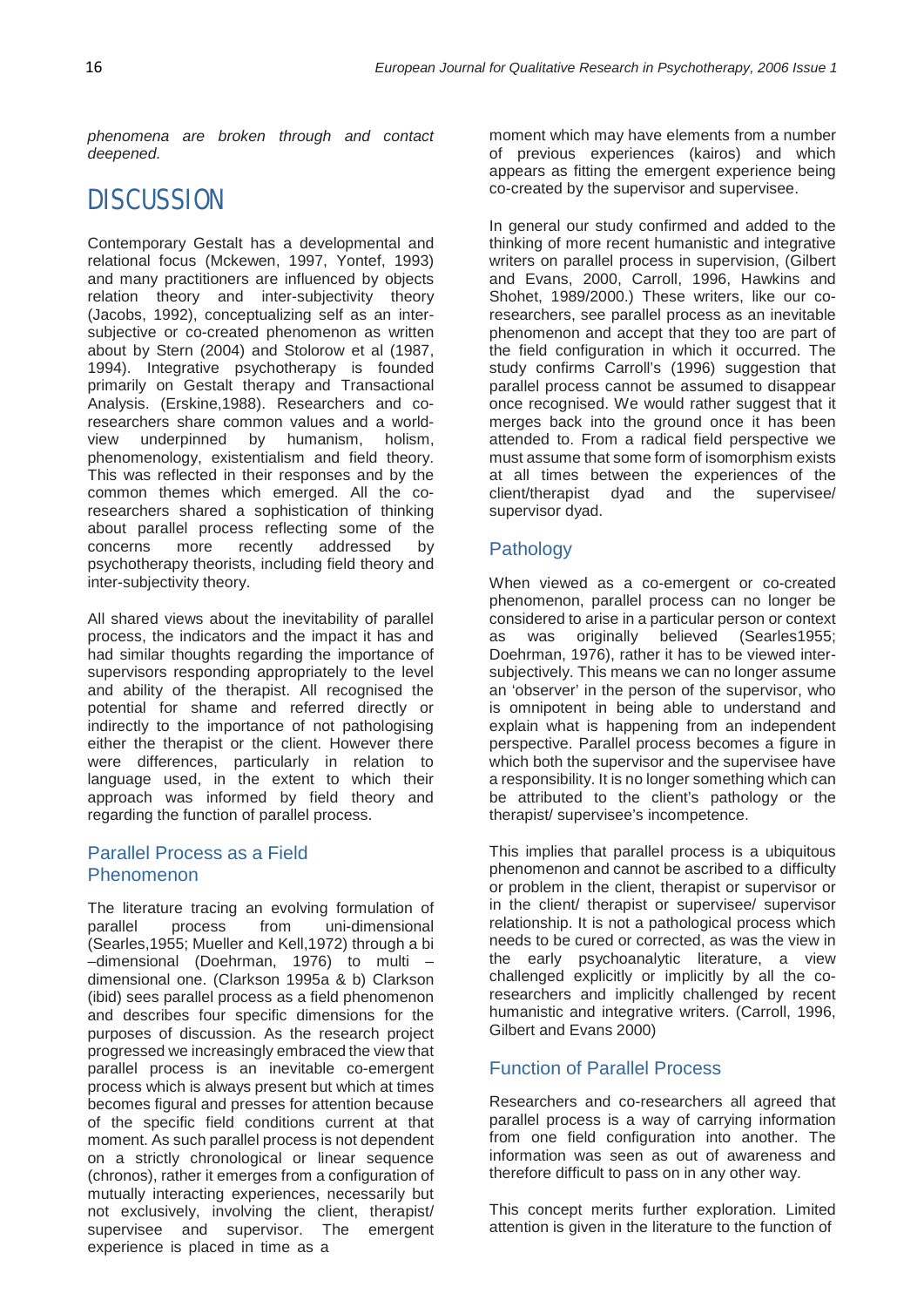carrying information out of awareness and the focus appears to be on interpretation and developing awareness rather than exploring how parallel process might be functional or even necessary. Perhaps the parallel process provides a healing crisis, a reparative/ repetitive transference. The field conditions create an opportunity for either possibility, the potential induction of repetition ideally being spotted by the therapist or perhaps by their supervisor. To say the client instigates this would be a false trail as the phenomenon is co-created in the field of client, therapist and supervisor and others impacting the field. This suggestion appears to take the subject further than the literature currently available.

Co –researched projects grow through further informal discussion and our views were modified, developed and refined whilst new questions were created in this process. These are reflected in this discussion and in our conclusions. Projects and ideas also grow with each individual coresearcher. One of the group noticed that the British Gestalt Journal, December 2004, contained discussions regarding embodiment and Gestalt as both a relational / dialogic approach and as an approach encompassing drives and organismic self-regulation. Philippson suggests that:

> In the attempt to make a more human and humane Gestalt therapy there is a loss of the primacy of the body, and of relating that is not part of an ongoing relationship with a human other.(2004)

The researcher wondered if parallel process might sometimes become figural when organismic needs or drives are pressing for attention, and when the awareness is potentially too painful or shaming to be expressed or embodied in the current field configuration. The need is then passed on to another where there might be an alternative opportunity for awareness and recognition. Embodied need or drive might therefore be expressed through relation but not in relation to the primary figure. For example co- researcher 'C' refers to a supervisee who appeared to be protecting her (as a supervisor whose son was ill) from discussion about dying. However underlying this was both the supervisee and the client's unacknowledged fear of not getting their needs met if their partner died. The embodied fear was therefore only understood through relation with another.

Another way of considering this would be to think of parallel process as shedding light on unconscious meanings and thus potentially making clear issues which might obstruct fuller contact or relationship. Once the parallel process was named or shifted in some way the

possibilities for meeting or contact appeared to be enhanced.

#### Implications for Supervisory **Practice**

One characteristic of this research has been combining ideas based on our experience as supervisees/ therapists with ideas from experienced supervisors, two of whom also spoke about their experiences as therapists. This offered the opportunity to compare some of the thoughts expressed regarding helpful interventions from the perspectives of both therapists/supervisees and supervisors. Participants were also willing to explore their part in any process and to self disclose. Self disclosure as a legitimate tool of Gestalt and humanistic oriented therapy requires a deeper understanding of the relational dynamics and is inherent in inter- subjective thinking. It also requires subtle clinical judgement to decide when and how much to self disclose. (Zahm, 1988) We would also argue that it is impossible not to self disclose to some degree.

This is a non-pathologising stance, one of curiosity, of cultivated uncertainty, where looking for the starting point is 'a false trail' but where light can be shed on unconscious processes and therefore offer options for growth and contact between those configuring the field. This fits with the horizontal approach to relationship in humanistic oriented psychotherapy.

However shame, seemingly associated with parallel process in our research, appears to have received relatively little attention in this context in the literature. Shame is felt as a deficiency in the self, a sense of being fundamentally flawed. (Kaufmann, 1985; Evans 1994.) Wheeler (1998) suggests that within a field model as opposed to an individualistic model, shame "is a sign or information about the conditions of the relevant field." This seems particularly relevant to the phenomena we are describing as parallel process, and to the function established in this research, namely that unconscious information from one dyad is being re-enacted in another as a means of exciting attention and of pushing into awareness. Considering shame and parallel process from this perspective also avoids pathologising client, therapist or anyone in the field.

"Support in the sense of reception and connectedness is *the very opposite of shame."*  (Wheeler 1995) Supervisors who are sensitive to the impact of shame, both on themselves and on their supervisees, are more likely to be supportive and to help supervisees build robustness to shame ('A'). This does not mean losing sensitivity or vulnerability rather developing the ability to stay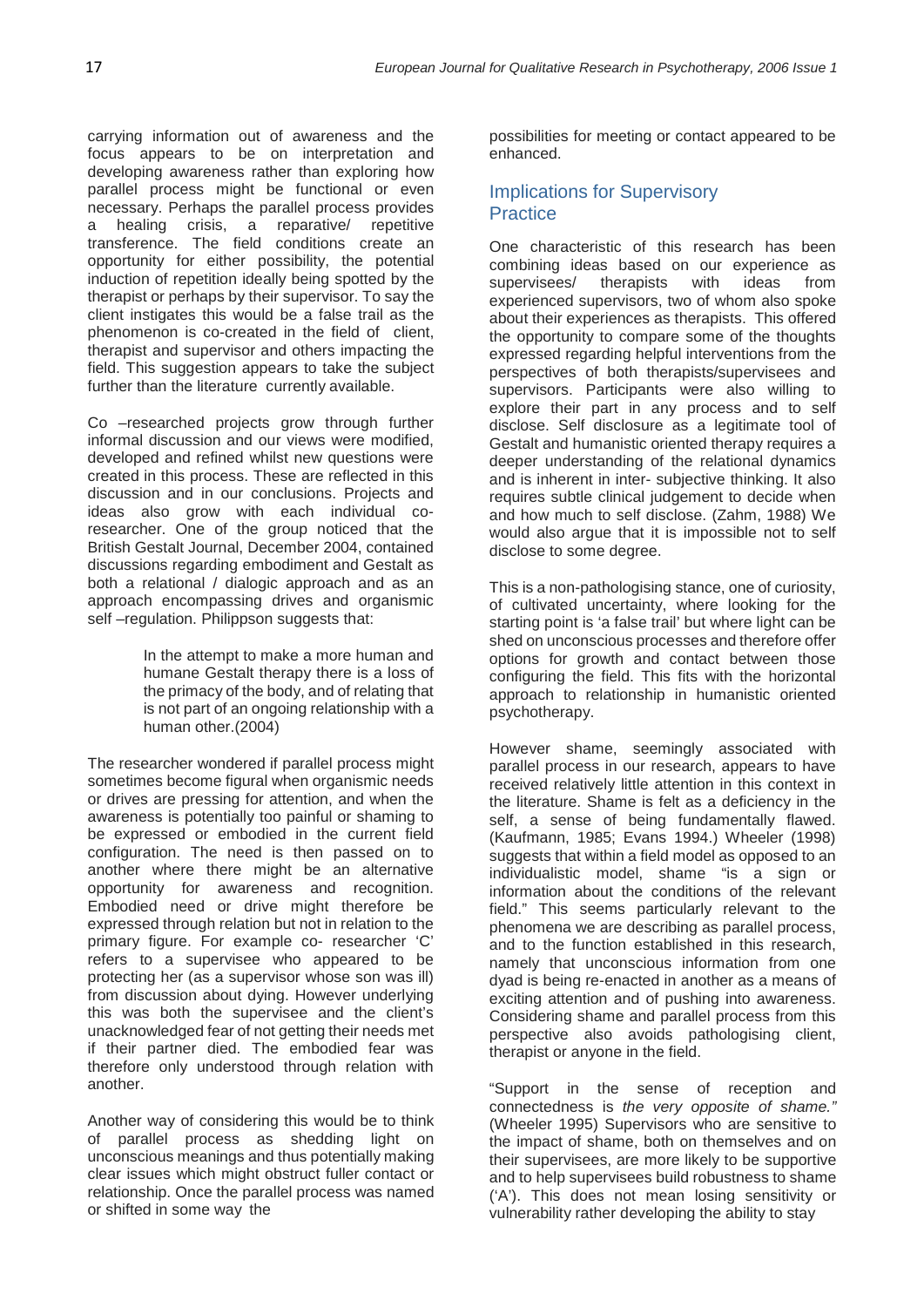with strong feelings including shame ('B'). This is likely to lead to clearer understanding, figuring out the process, and to the experience of shame being transformed into a feeling of connection in the field (Wheeler, ibid.), thus increasing the possibility of contact.

#### Impact of the Research Project on us as Co-researchers

In researching parallel process we felt it was important to note parallel processes within our group. For all of us there were connections with past scripts, feeling responsible, feeling guilty- am I doing enough, a sense of relief at letting someone else take over, feeling overwhelmed, feeling anxious about not being fully involved in discussion, fears about getting it wrong.

We noted particular feelings attached to interviewing supervisors known to us and also that interviews ranged from being strongly theoretical, through more structured and case-related approaches, to one much more based on personal reflection. We wondered how these co- creations reflected our co-researchers and us.

Open discussion of these processes was important. Through discussion and exploration they became less powerful and shaming and we held them with curiosity and at times humour rather than judgement; they appeared to help us be a stronger and more collaborative group.

### **CONCLUSION**

Parallel process is a ubiquitous field phenomenon and present in all relational settings. In the context of supervision a co-created or co-emergent figure is formed when there is a disturbance in the local field configuration of supervisor and supervisee which relates to processes in other local field configurations of the people involved. This emergence cannot be attributed to an individual and the process is not pathological. Parallel process is to be viewed with interest as a source of information and an opportunity to address the field conditions which give urgency to the emergent experience.

Strong feelings are often the first indicators of parallel process however more subtle shifts in relational behaviour can also suggest the presence of parallel process. In the exploration described above shame emerged as an important element in both identifying and working with parallel process. Here again shame was seen as an integral part of everyone's experience and an indicator that the person expects a lack of support in the field. As a focus group we highlighted the importance of trust that our supervisors would be

able to contain these strong feelings. Our coresearchers (as supervisors) also referred to the importance of sensitivity, trust and horizontality.

Parallel process can be addressed by using the full range of approaches available to the supervisor using tools such as role-play experiment and self disclosure as appropriate. This may occur by addressing the supervisory relationship directly or by looking at the wider context which has given rise to the emergent process. The choice of how to address parallel process is influenced by the experience and needs of the supervisee and their stage of professional development.

### References and Bibliography

Barber, P. (2001) Gestalt., Holistic Research and Education. *British Gestalt Journal.* Vol. 11, No.2 pp78-90

*Barritt, L. (1986).* Human Sciences and the Human Image. *Phenomenology and Pedagogy*. 4(3) pp14- 22

Bernard, J. M. and Goodyear, R. (1992) *Fundamentals of Clinical Supervision.* Boston: Allyn & Bacon.

Bond, T. (1993). *Standards and Ethics for Counselling in Action.* London: Sage.

Buber, M. (1947/2002) trans. Gregor-Smith, R. *Between Man and Man.* Routledge Classics: London and New York

Carroll, M. (1996) *Counselling Supervision. Theory Skills and Practice.* Sage, London.

Clarkson, P. (1991a) Through the Looking Glass; Exploration in Transference and Countertransference. *Transactional Analysis Journal* 21, 2, pp99-107.

Clarkson, P. (1991b) Further Through the Looking Glass; Transference, Counter- transference, and Parallel Process in Transactional Analysis, Psychotherapy and Supervision. *Transactional Analysis Journal* 21, 3, pp174-183.

Clarkson, P. (1995) *The Therapeutic Relationship* London: Whurr Publishers.

Creswell, JW. (1998) *Qualitative Inquiry and Research Design: Choosing Amongst Five Traditions.* Thousand Oaks : California

Doehrman, M.J.G. (1976) Parallel Process in Supervision and Psychotherapy. *Bulletin of the Menninger Clinic* 40, 1, pp 9-104.

Ekstein, R. and Wallerstein, R.S. (1972) *The Teaching and Learning of Psychotherapy.* 2nd edn. International Universities Press, New York.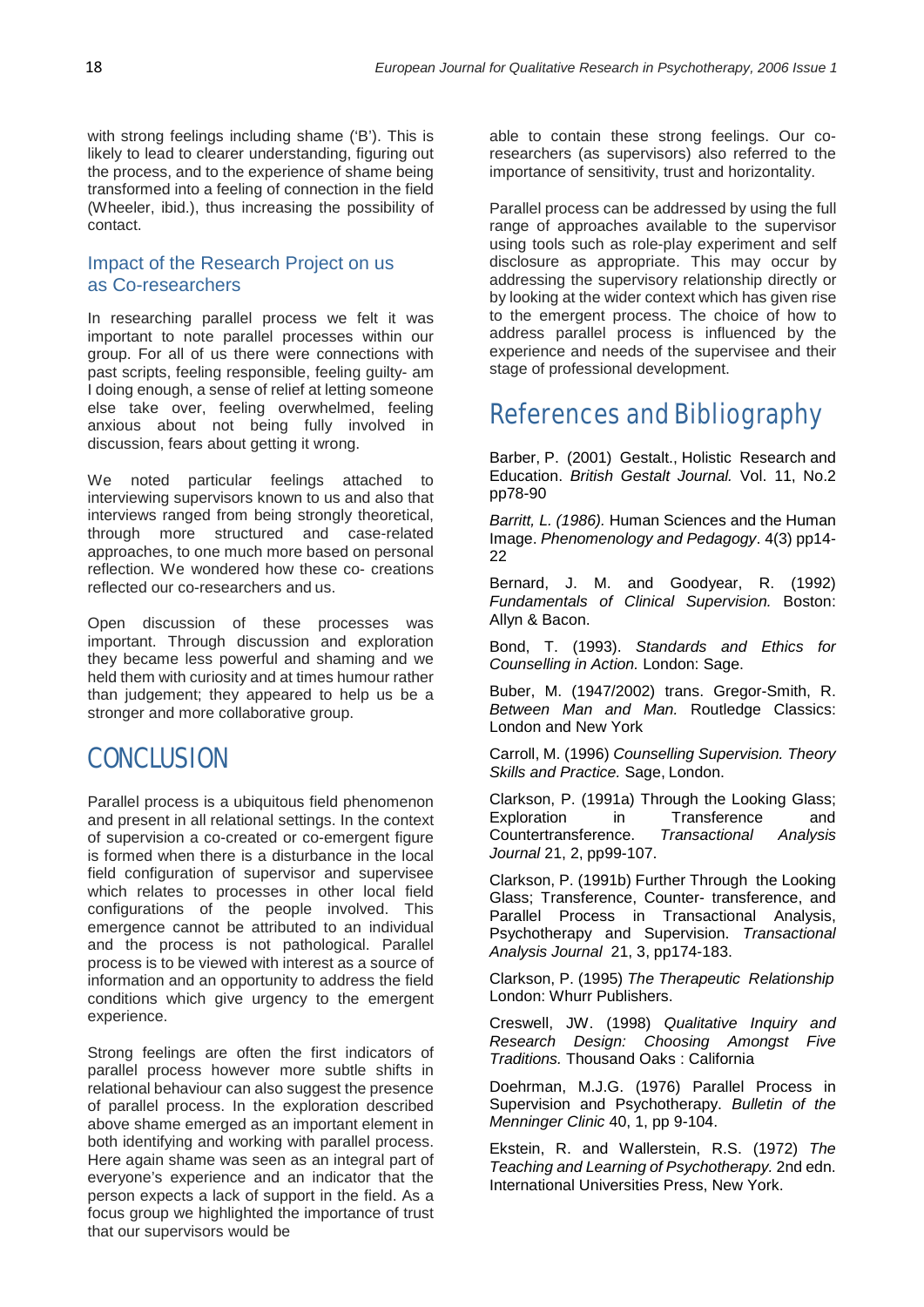Erskine,R. and Moursand, J (1988) *Integrative Psychotherpay in Action*. Newbury Park. CA: Sage Publications.

Evans, K R (1994). Healing Shame*. A Gestalt perspective*. *Transactional Analysis Journal*. Vol. 24 No. 2 pp103-108.

Feltham, C and Dryden, W. (1994) *Developing Counsellor Supervision*. London: Sage.

Flick, U. (1998). *An Introduction to Qualitative Researching.* London: Sage.

Friedlander, M. L, Siegal, S. and Brenock, K (1989) Parallel Process in Counseling and Supervision: a case study*. Journal of Counseling Psychology* 36, pp149-157.

Freud, S. (1914) *Remembering, repeating and working Through (Further Recommendations on the Technique of Psychoanalysis. II)* Standard Edition XII, pp147-156.

Gediman, H.K. and Wolkenfeld, F. (1980) The Paralllism Phenomenon in Psychoanalysis and Supervision; its reconsideration as a triadic system. *Psychoanalysis Quarterly* 49, 234-55.

Gilbert, M. and Evans, K. (2000) *Psychotherapy Supervision; an integrative relational approach to*  supervision.. Buckingham & Philadelphia: Open University Press

Gray, A.L. and Fiscalini, J. (1983) *Narcissim and the Interpersonal Self (Personality, Psychopathology, and Psychotherapy; Theoretical and Clinical Perspectives)* U.S.A.: Columbia University Press;

Hawkins, P. and Shohet, R. (2000) *Supervision in the Helping Professions; An individual, group and organisational approach.* 2nd ed. Buckingham & Philadelphia: .Open University Press,

Heidigger, M. (1977). *Basic Writings.* (Krell, D ed.) New York : Harper Row.

Husserl, E. (1931*). Ideas: General Introduction to Pure Phenomenology*. Vol 1 New York: Macmillan.

Kaufman, G. (1985). *Shame: The Power of Caring*. (2nd ed.) Cambridge mass: Schenkman Books.

Jacobs, L. (1992). Insights from Psychoanalytic Self psychology and Intersubjectivity Theory For Gestalt therapists. *The Gestalt Journal*. Vol. XV No. 2. pp. 25-59

Lazar, D. (1998). *Selected issues in the Philosophy of Social Science*. In Seale C (ed.) *Researching Society and Culture*. London: Sage.

Lewin, K. (1952). *Field theory in Social Science: Selected Theoretical Papers*. London: Tavistock. (First published 1951)

Loganbill, C., Hardy, E. and Delworth, U. (1982) Supervision: A conceptual Model. *The Counseling Psychologist.* 10, 1, pp3-42.

Mackewn, J. (1997). *Developing Gestalt Counselling.* London: Sage.

Mason, J. (1996). *Qualitative Researching*. London: Sage.

Mcleod, J. (1993). *An Introduction to Counselling:*  Buckingham: Open University Press.

McNeil, B.W. and Worthen, V. (1989) The Parallel Process in Psychotherapy Supervision. *Professional Psychology* 20, pp329-333.

Morrow, R A and Brown, DD. ,(1994). *Critical Theory and Methodology.* London: Sage

Moustakas, C. (1994*) Phenomenological Research Methods.* Thousand Oaks: California.

Mueller, W.J. and Kell, B.L. (1972) *Coping with*  **Supervising Counselors and** *Psychotherapists* Prentice Hall, Englewood N.J.

Oakley, A. (1981). '*Interviewing Women: a contradiction in terms?*', in Roberts H (ed.) *Doing Feminist Research.* London: Routledge.

Parlett M. (1997). The Unified Field in Practice. *Gestalt Review*. Vol. 1 pp16-33

Parlett, M. (2000). Creative Adjustment and the Global Field. *British Gestalt Journal Vol. 9 No.1, 15-27*

Perls, F S, Hefferline, R F and Goodman P. (1977*) Gestalt Therapy, Excitement and Growth in the Human Personality*. Toronto, New York: Bantam Books. Inc. (First Published 1951 New York: Julian Press.

Philippson, P. (2004). Gestalt Theory and Drive. British Gestalt Journal. Vol 13 no.2 pp87-91

Poland, B D, (1995). Transcription Quality as an Aspect of Rigour in Qualitative Research. *Qualitative Inquiry*, vol. 1 no. 3 pp 290- 310

Reason, P. (1994). *Participation in Human Inquiry.*  London: Sage.

Russell, R.K., Crimming, A.M. and Lent, R.W. *Counsellor Training and Supervision; Theory and Research*; in D. Brown and R.W. Lent (eds) *Handbook of Counseling Psychology* pp625-681 New York: Wiley

Searles, H.F. (1995) The Informational Value of the Supervisors Emotional Experience in *Collected Papers on Schizophrenia and Related Subjects.* London: Hogarth Press;

Stern, D. N. (2004) *The Present Moment in Psychotherapy and Everyday Life.* New York & London: W.W. Norton & Company.